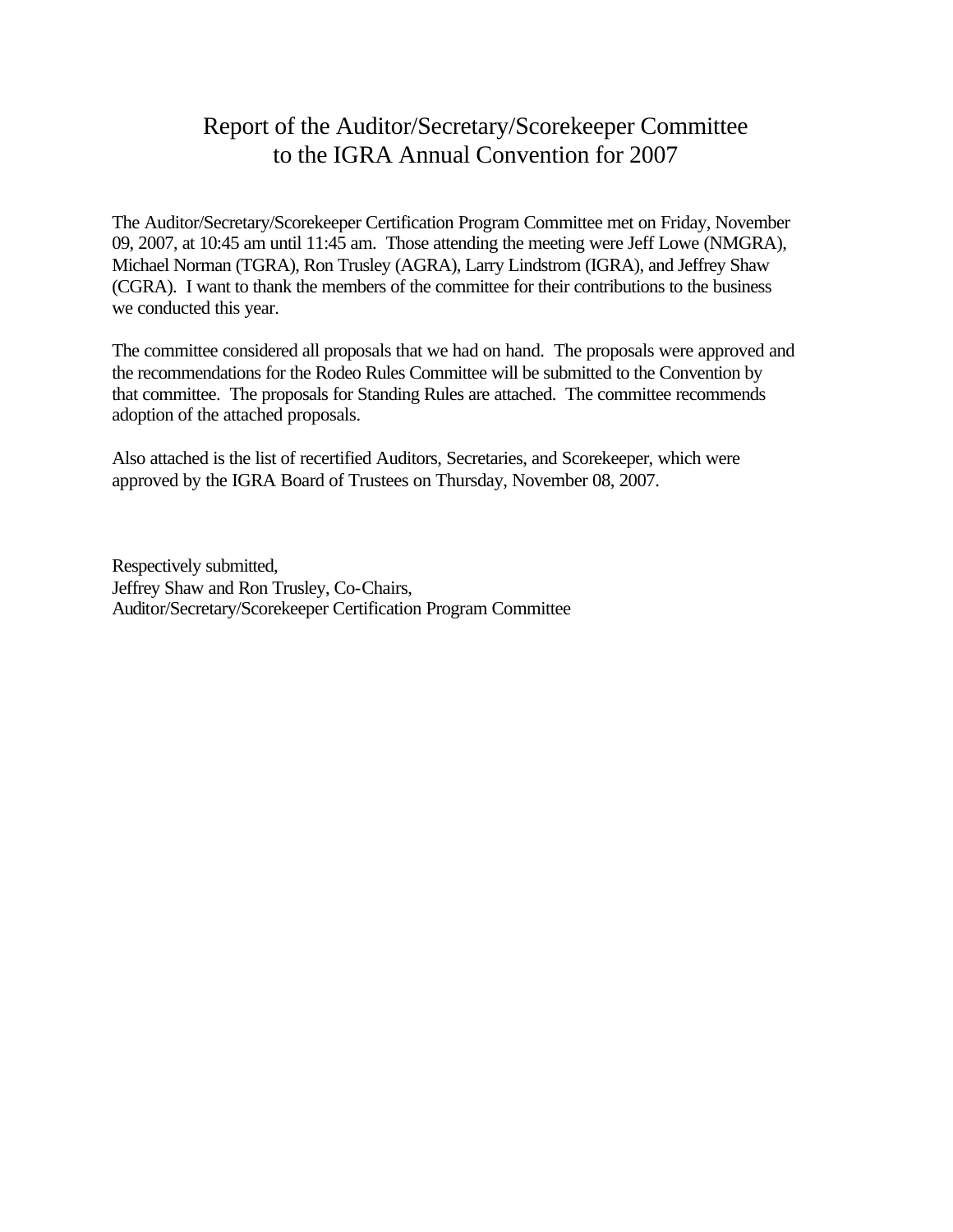### Recommended Changes to IGRA Rodeo Standing Rules

## Auditor, Secretary, Scorekeeper Certification Committee to Convention 2007

#### Page 53 RULE XIII AUDITOR/SECRETARY/SCOREKEEPER CERTIFICATION PROGRAM

#### **AUDITOR**

- I. Certification Program.
- A. Successfully complete the Secretary and Scorekeeper certification program.
- B. Serve as the Rodeo Secretary at **a minimum of** three (3) IGRA approved rodeos (Finals Rodeo excluded).
	- C. Work under the supervision of an IGRA Rodeo Auditor as an Assistant Auditor at **a minimum of** three (3) IGRA approved Rodeos.
	- D. **Attend or conduct a Rodeo Secretary/Scorekeeper Seminar and successfully pass each of the examinations with a score of 90% or better after the conclusion of the seminar.**
- II. Recertification.
- A. Serve as the IGRA Rodeo Auditor, appointed Certified Auditor, or Assistant Auditor for **at least** one (1) rodeo during the current rodeo year.
	- B. Attend or conduct a Rodeo Secretary/Scorekeeper Seminar and successfully pass the **each** examination with a score of 90% or better at **after** the conclusion of the seminar.

#### **SECRETARY**

- I. Certification Program.
- A. Must **S**erve as a Certified Scorekeeper at **a minimum of** one (1) IGRA approved rodeo.
	- B. Serve as an Assistant Secretary at **a minimum of** three (3) IGRA approved rodeos. Associations will not refuse any reasonable request from an applicant to serve as an Assistant Rodeo Secretary.
	- C. **Attend a Rodeo Secretary/Scorekeeper Seminar and successfully pass each of the examinations with a score of 90% or better after the conclusion of the seminar.**

Page 54

- II. Recertification
	- **3.** Attend or conduct a Rodeo Secretary/Scorekeeper Seminar and successfully pass the **each** examination with a score of 90% or better at **after** the conclusion of the seminar.